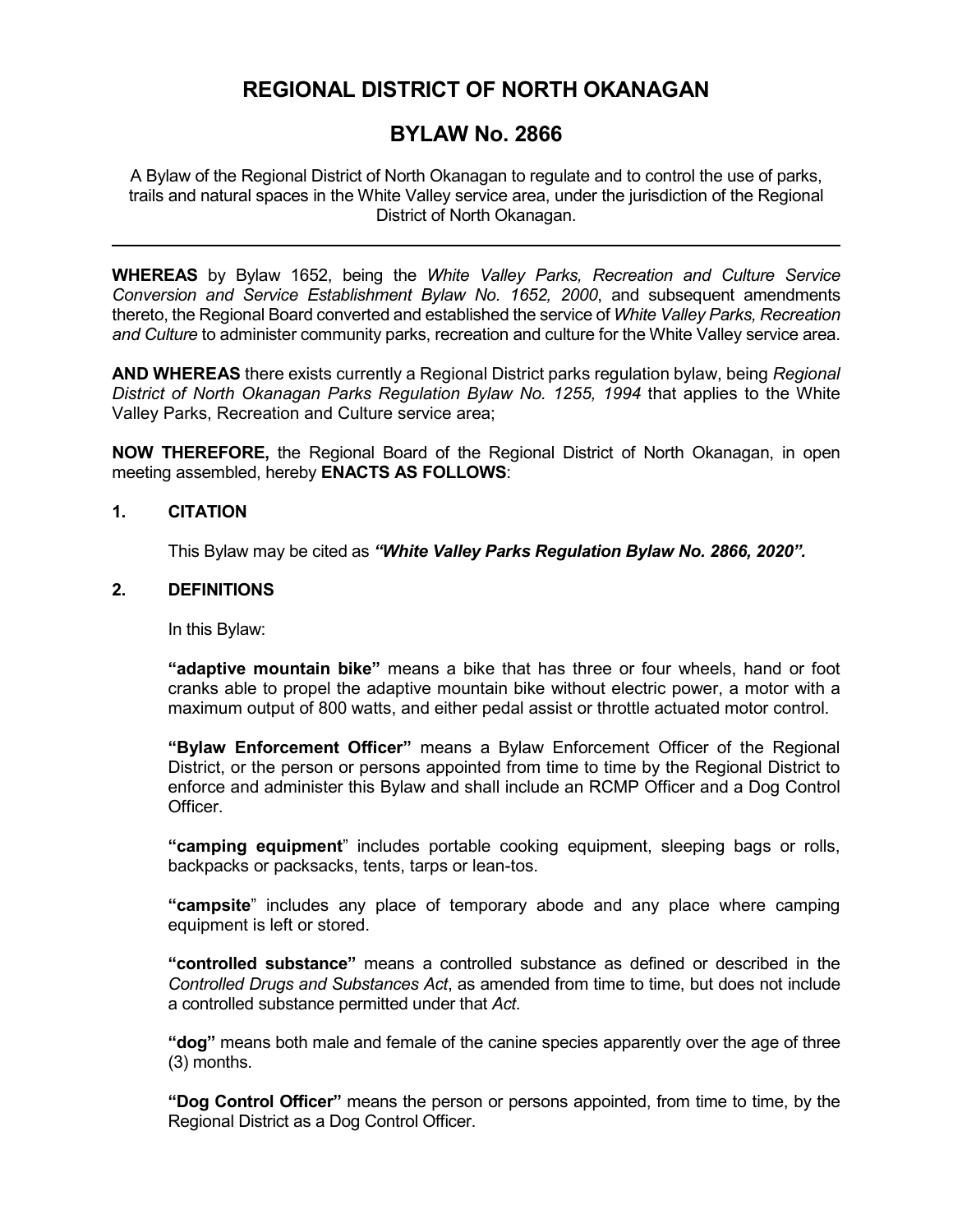**"dog park"** means an area that permits exercising dogs on or off leash (as signed), and equipped with collection bag dispensers and garbage receptacles.

**"dusk"** means the time one half hour after sunset, just before night.

**"electric bike (e-bike)"** means a bicycle with an electric motor mounted either at the bottom bracket (mid-drive) or at either wheel hub, which provides power to the bicycle's drivetrain. Engagement of the motor varies from pedal feedback over a specific wattage to direct throttle control.

**"e-bike - Class 1"** means a bicycle equipped with a motor that provides assistance only when the rider is pedaling (pedal assist) and that ceases to provide assistance when the bicycle reaches 32 kilometers per hour and has a maximum continuous wattage output of 500 watts.

**"e-bike - Class 2"** means a bicycle equipped with a motor that can be used exclusively to propel the bicycle (throttle equipped) and that ceases to provide assistance when the bicycle reaches 32 kilometers per hour. A class 2 e-bike is also considered a motorized vehicle.

**"e-bike - Class 3"** means a bicycle equipped with a motor that provides assistance only when the rider is pedaling (pedal assist) and that ceases to provide assistance when the bicycle reaches 45 kilometers per hour. A class 3 e-bike is also considered a motorized vehicle.

**"environmentally sensitive area"** means any part of a park, trail or natural space that has any of the following characteristics:

- (a) areas or landscape features identified in Sensitive Ecosystems Inventory for the North Okanagan, published by the British Columbia Ministry of Environment; or,
- (b) areas or landscape features identified in a plan, map or local bylaw as environmentally significant, an environmental protection area, a development permit area for protection of the environment, or for another similar purpose that is compatible with the conservation of ecological features and functions of the site.

**"homeless person"** means a person who has neither a fixed address nor a predictable safe residence to return to on a daily basis.

**"leash"** means a rope, chain, cord, leather strip, or other physical tether which is used to restrain an animal and does not exceed 2.4m in length.

**"Manager, Parks"** means the person appointed to manage and operate the parks, trails and natural spaces, or that person's designated representative.

**"metered zone"** means any area designated and signed by the Regional District for purposes of parking vehicles on, which parking meters may be established and maintained to collect a fee for the use or occupation of a metered space established in such metered zones.

**"metered zone period"** means the daylight hours of every day starting on the first Saturday of the Victoria Day long weekend in May and continuing up to and including the Monday of the Labour Day long weekend in September.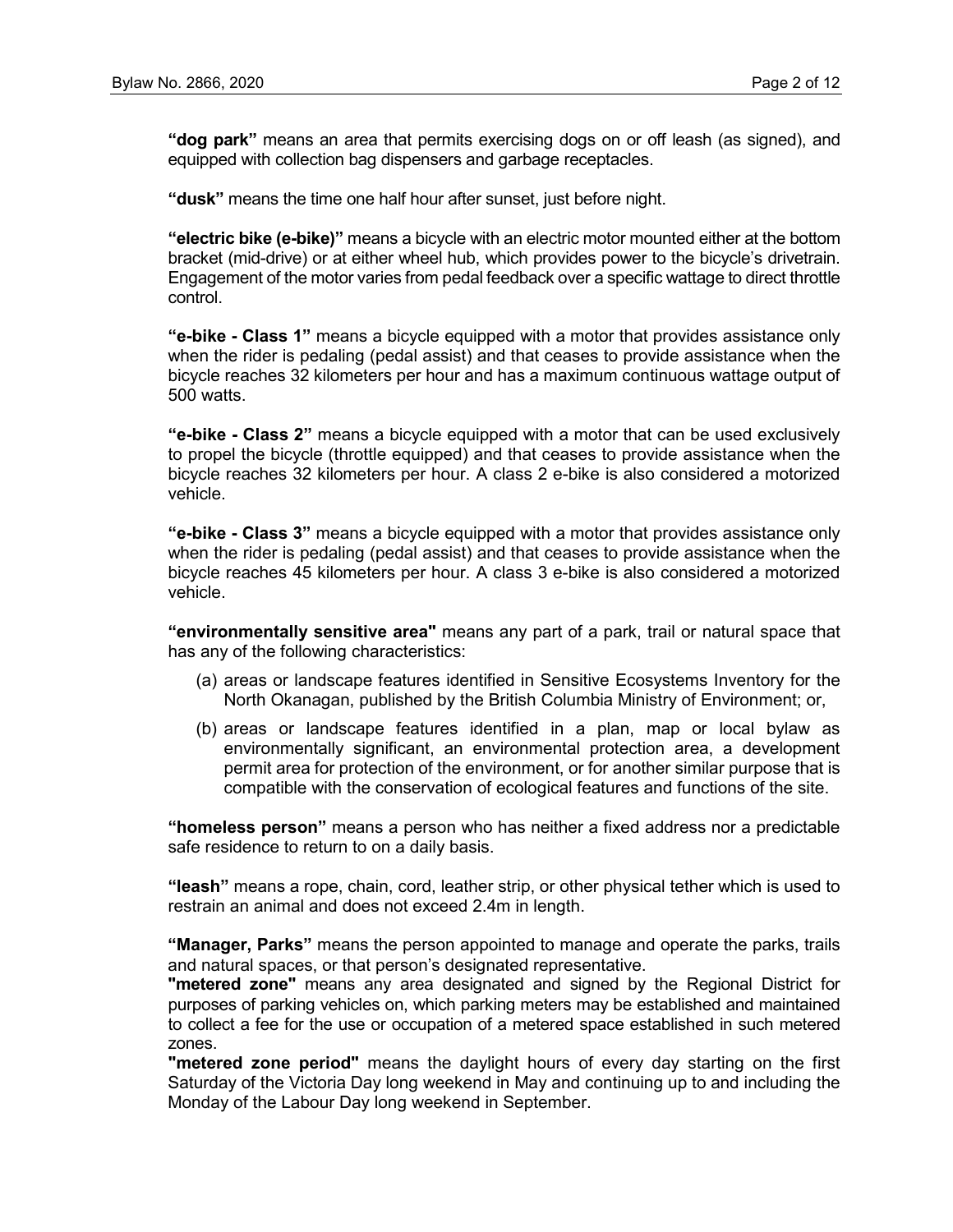**"Motor Assisted Cycle (MAC)"** – is an e-bike that meets the definition of a Motor Assisted Cycle as defined in the Motor Assisted Cycle Regulation. For greater clarity, a MAC:

- Has maximum continuous power output ratings that in total do not exceed 500 watts and is capable of propelling the cycle no faster than 32 kilometers per hour on level ground without pedaling,
- Must be equipped with a mechanism that either:
	- − allows the driver to turn the motor on and off, or
	- − prevents the motor from turning on or engaging before the MAC attains a speed of 3 kilometers per hour,
- Must disengage when the operator:
	- − stops pedaling, or
	- − releases the accelerator or
	- − applies a brake,
- Cannot be gas-powered and must be electric powered,
- Must be capable of being propelled by muscular power using the pedals, but it is not necessary to always be pedaling.

**"motorized vehicle"** means any land vehicle intended to be self-propelled, that is designed primarily for travel on surfaces other than rails, and includes any trailer or equipment designed to be attached to the vehicle. For clarity adapted mountain bikes, motor assisted cycles and class 1 e-bikes are not considered motorized vehicles for the purposes of this Bylaw.

**"occupy"** means to remain in the same location or leave one's belongings in the same location.

**"parking meter"** means a mechanical or electronic device for the purpose of collecting the fees prescribed for such parking pursuant to this Bylaw and dispensing a parking pass.

**"parking pass"** means a tag or pass issued by the Regional District or purchased from a parking meter for the purpose of hourly, daily, or seasonal parking within specific parking facilities.

**"parks, trails and natural spaces"** means any real property owned or subject to a right of occupation by the Regional District for the purposes of pleasure, recreation or community uses of the public including public parks, playgrounds, playing fields, footpaths and other public places and all improvements and shall include beaches and other public areas adjacent to lakes or streams including foreshore or land covered by water, but does not include the travel portion of a highway.

**"person"** shall mean and include any individual, group of individuals, society, corporation, partnership, and the heirs, successors, administrators, or other legal representatives of the same.

**"Regional Board**" means the Board of Directors of the Regional District of North Okanagan.

**"Regional District"** means the Regional District of North Okanagan.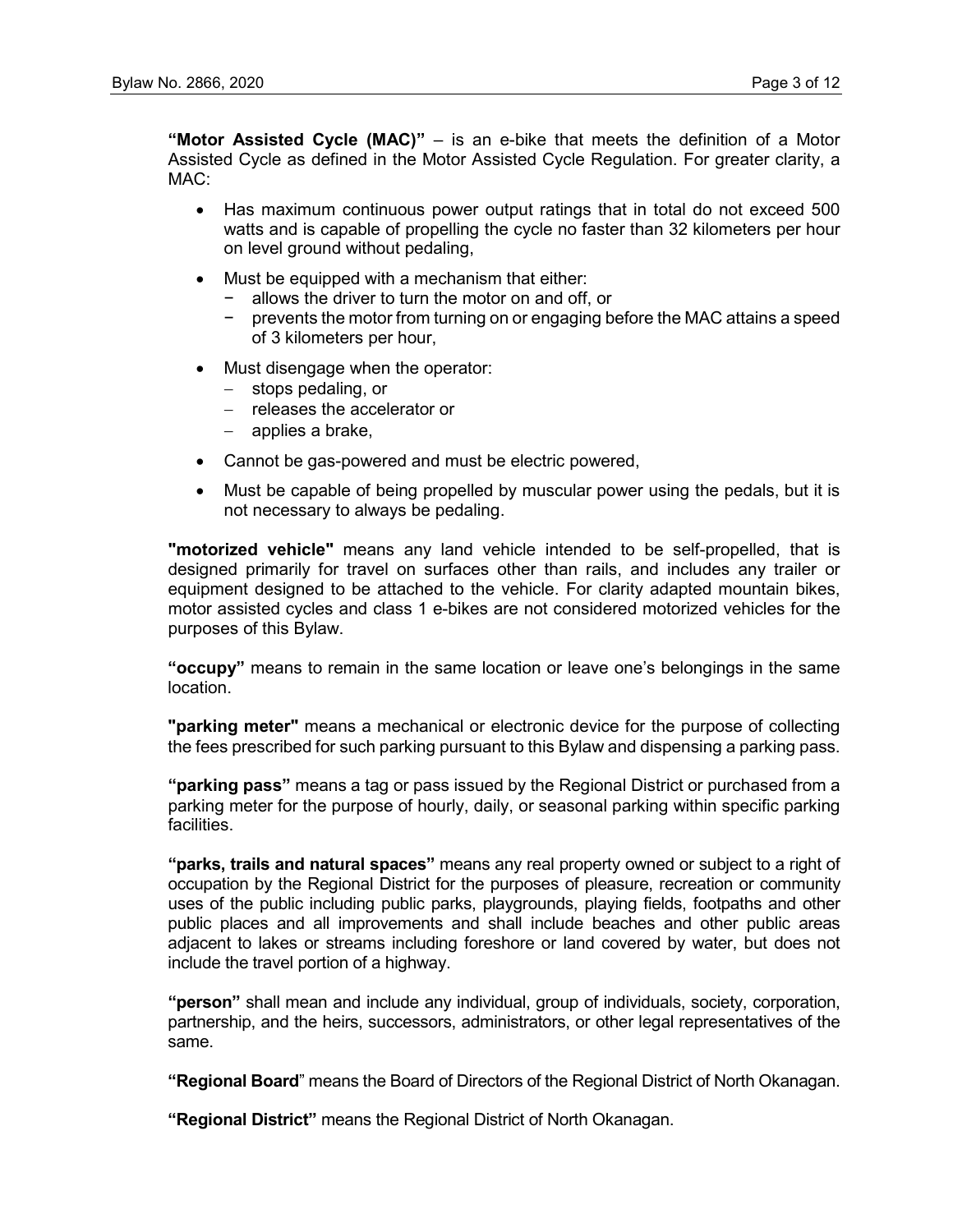**"smoke"** or **"smoking"** means to inhale, exhale, burn or carry a light cigarette, cigar, cigarillo, pipe, electronic cigarette, or other smoking equipment, that burns or vaporizes tobacco, cannabis or any other substances.

**"traffic control device"** means any sign, painted line or curb, metering device or combination thereof used to indicate parking or traffic restrictions.

**"temporary shelter"** means a tent, lean-to or other form of shelter that is temporary and portable in nature that is constructed from nylon, plastic, cardboard or other similar non-rigid material, and that covers an area less than ten (10) square meters.

**"vehicle"** shall mean and include all conveyances for the carriage or transport of persons, passengers, goods or materials whether self-propelled or drawn or pulled by animals or any mechanical, muscular device or other motive power whatsoever, and shall include trailers, e-bikes, bicycles and tricycles.

**"watercraft"** means any boat, personal watercraft or other means of conveyance on water.

# **3. GENERAL REGULATIONS**

- *1.* This Bylaw shall regulate and control the use of all parks, trails and natural spaces within the White Valley service area, as defined in the *White Valley Parks, Recreation and Culture Service Conversion and Service Establishment Bylaw No. 1652, 2000*.
- 2. The hours of operation for parks, trails and natural spaces shall be the daylight hours from dawn to dusk, except when special permission has been granted**,** or as otherwise posted.
- 3. The Regional District may:
	- a) designate certain areas of the park, trail or natural space for a specific use and may prescribe certain rules and regulations for the use and may prescribe such times as desired by the Regional District for such use;
	- b) upon request, issue written permission for any procession, march, drill, performance, ceremony, concert, gathering, organized event or meeting and may charge rent for the use of any park, trail or natural space or portion thereof as set by the Regional District;
	- c) upon request, issue a special event or special occasion permit for such use, and such persons and vehicles as the Regional District permits, to enter or be in a specific park, trail or natural space while or during such times as the park, trail or natural space is closed, such permit shall be displayed in such vehicle, face up on the dash on the driver's side and visible from the exterior of the vehicle, and the person or persons shall carry on their person such access permit and shall present same on request to any Bylaw Enforcement Officer.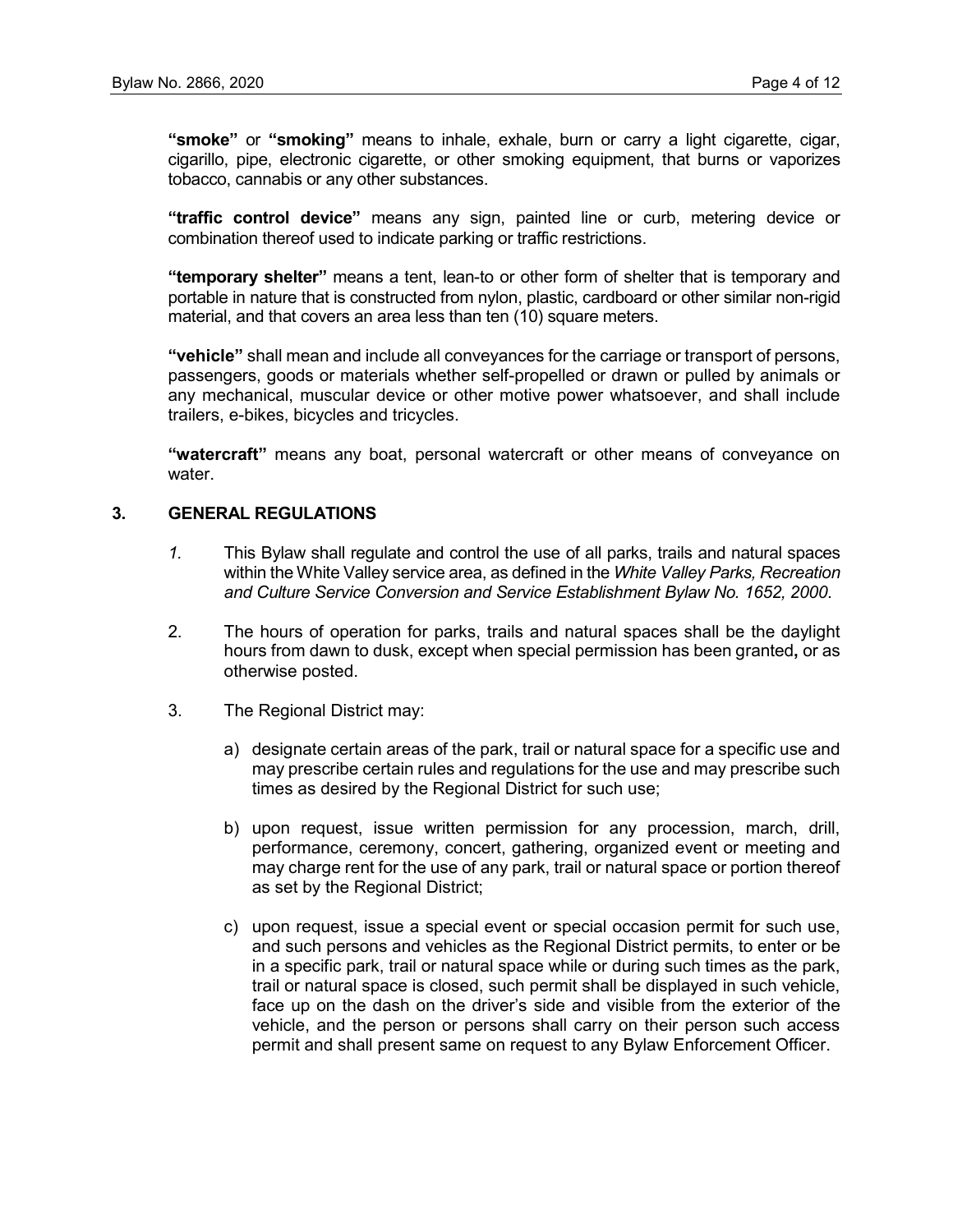### **4. PROHIBITIONS – GENERAL USE**

- 1. No person shall enter or be in a park, trail or natural space except during the hours of operation.
- 2. No person shall use any land in a park, trail or natural space in contravention of this Bylaw or in contravention to a sign which has been posted prohibiting or regulating such use.
- 3. No person shall without prior written approval from the Manager, Parks, and having obtained the necessary permits and applicable business license:
	- a) place or erect any signs or billboards;
	- b) distribute any handbills or circulars;
	- c) use any audible advertising device;
	- d) sell or offer for sale any refreshments or any goods or services for a fee.
- 4. No person shall erect, construct or build any tent, building, shelter, pavilion or other construction whatsoever, or penetrate the ground with any object including stakes or posts, without prior written approval of the Regional District.
- 5. No person shall be in possession of liquor in any park, trail or natural space at any time, except where the liquor is possessed pursuant to and in compliance with a license issued under the *Liquor Control and Licensing Act* of the Province of BC, and approved by the RCMP and the Manager, Parks.
- 6. No person shall be permitted in any park, trail or natural space or public space to possess or use controlled substances or possess or use paraphernalia used for the purposes of storing, transporting or using controlled substances.
- 7. No person shall obstruct, interfere with, impede, hinder or prevent a Bylaw Enforcement Officer, lifeguard, officer or employee of the Regional District or other person engaged by the Regional District from performing any duties or exercising any authority under this Bylaw.

# **5. PROHIBITIONS – PUBLIC SAFETY**

- 1. No person, while in a park, trail or natural space, shall conduct themselves in a manner or fashion causing or likely to cause injury, harm or danger to any person or property.
- 2. No person, on or near any pier or wharf, in, on or adjacent to a park, trail or natural space, shall push, pull or engage in any other course of conduct which may cause or be likely to cause injury, harm or danger to any person.
- 3. No person shall carry or discharge any firearms including air guns, air rifles, air pistols, spring guns, or any weapon of any description in a park, trail or natural space, except a Peace Officer in the performance of their duty.
- 4. No person shall operate any watercraft within the immediate vicinity of any public beach or designated swimming area in a manner that endangers, disturbs or interferes with the use of the beach and swimming area by members of the public.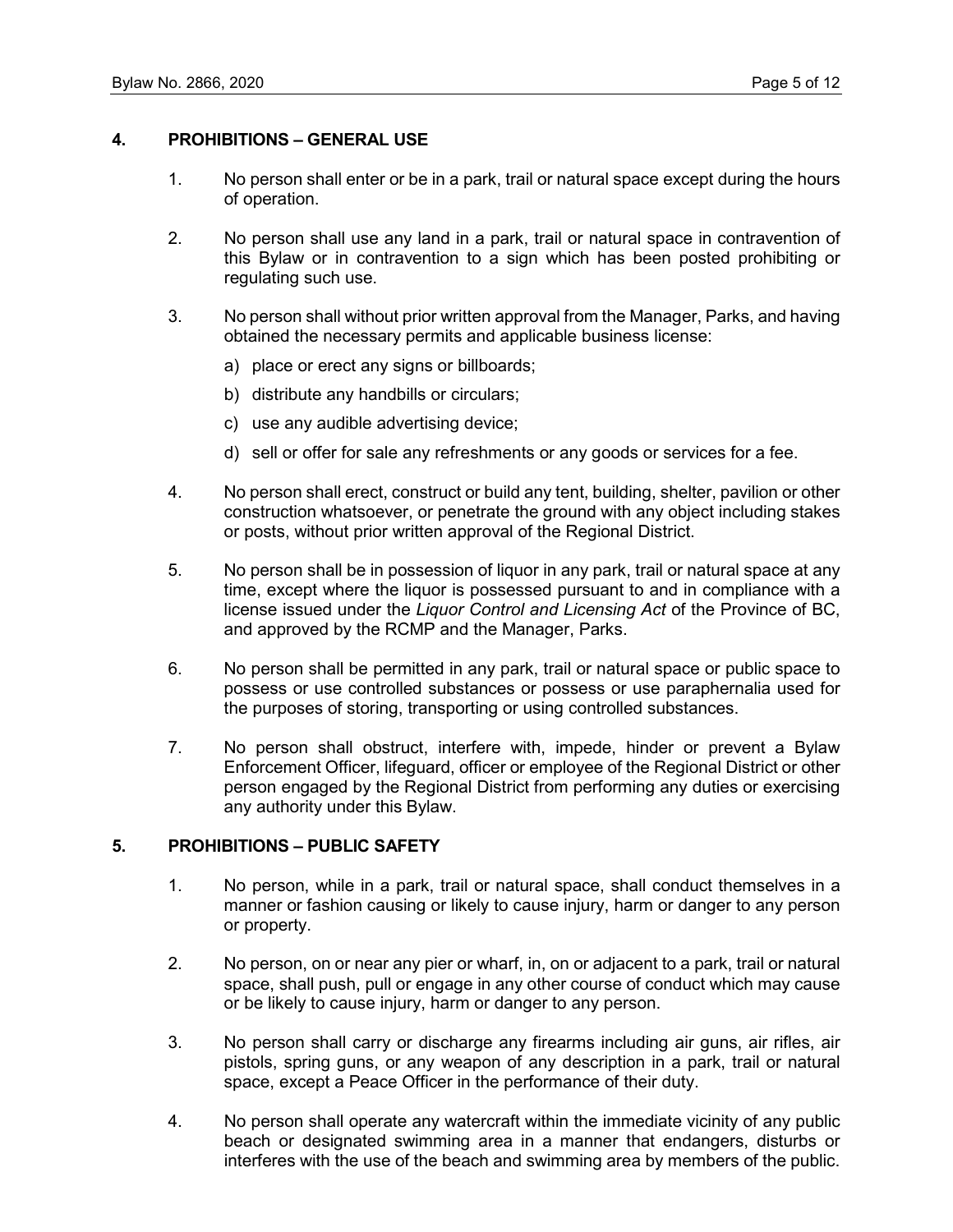- 5. No person shall bring a horse into a park, trail or natural space unless it is on a designated equestrian trail or in a designated area, and no person, possessor or harbourer of a horse shall permit such horse to enter upon or be in a park, trail or natural space unless such horse is being ridden, driven or handled by a person capable of controlling the horse at all times.
- 6. No person shall obstruct or interfere with any person who is lawfully using any park, trail or natural space property, unless such property has been designated for some other specific use, in writing, by the Regional District.
- 7. No person shall conduct any event, procession, march, drill, performance, ceremony, concert, gathering or meeting in a park, trail or natural space without the written permission of the Regional District firstly being obtained.
- 8. No person shall feed any animal or fowl in a park, trail or natural space.
- 9. No person shall dive or jump from any portion of a diving-tower, pier or wharf situated on/or adjacent to a park, trail or natural space except from diving-boards, platforms or towers specifically provided for and identified for such purpose.
- 10. No person shall ride or take a bicycle, scooter or skateboard onto pier or wharf located within a park, trail or natural space at any time.

#### **6. PROHIBITIONS – PUBLIC NUISANCE**

- 1. No person shall carry out and of the following activities:
	- a) behave in a disorderly or offensive manner;
	- b) molest or injure another person;
	- c) obstruct the free use and enjoyment of the park, trail or natural space by another person;
	- d) take up a temporary abode over night;
	- e) paint advertisements;
	- f) distribute handbills for commercial purposes;
	- g) place posters;
	- h) disturb, injure, or catch a bird, animal, or fish;
	- i) throw or deposit injurious or offensive matter, or any matter that may cause a nuisance, into an enclosure used for keeping animals or birds.
- 2. No person shall set, light or maintain any fire within a park, trail or natural space except in such receptacles, pits, or other areas specifically provided for such purpose and at such times as fires are permitted.
- 3. No person shall use obscene, profane, insulting or indecent language within a park, trail or natural space, nor shall any person make or cause to be made any undue noise therein which may reasonably interfere with or disturb the peace or use of others properly using a park, trail or natural space, or persons residing outside the park, trail or natural space.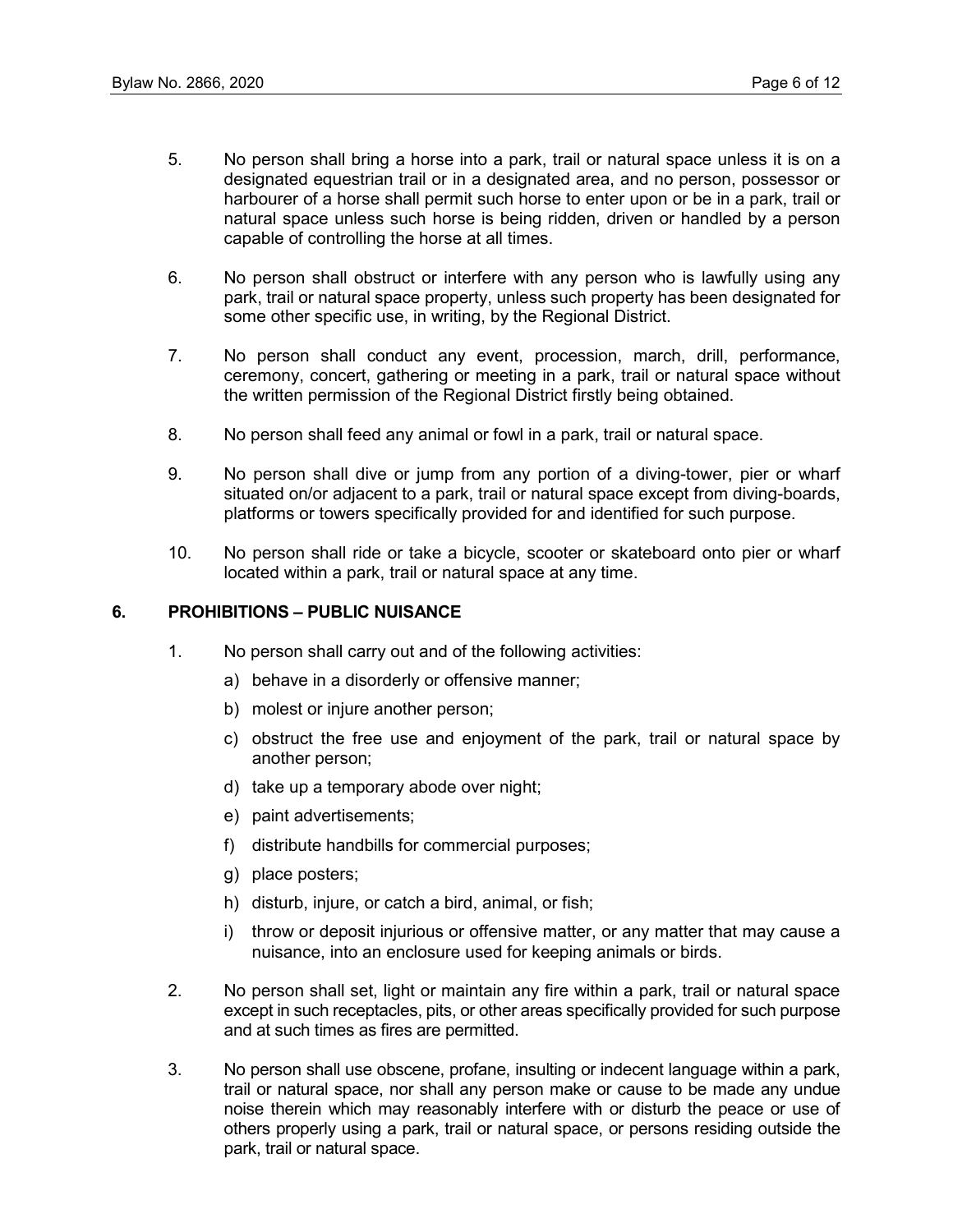- 4. No person, without prior written approval from the Manager, Parks, shall play or operate any radio, stereo equipment, or other instrument or apparatus for the amplification of sound in any public park, trail or natural space or public area so as to disturb other people using the park, trail or natural space or in the neighbourhood of the park, trail or natural space.
- 5. No person shall establish or set up a campsite in a park, trail or natural space without prior written approval from the Manager, Parks, unless it is used for picnicking or while the person takes temporary but not overnight respite in a park, trail or natural space.
- 6. No person shall urinate or defecate in or on any park, trail or natural space or any public space except in a provided public or private toilet facility.
- 7. No person may carry out any of the following activities in a Regional District park, trail or natural space unless that person has received prior written permission by the Regional District:
	- a) encumber or obstruct a road or trail;
	- b) drive a motor vehicle in contravention of the Noise Bylaw;
	- c) drive a motor vehicle in a manner that constitutes a nuisance or danger to pedestrians, animals or property;
	- d) operate, drive or propel a vehicle for the specific purpose of displaying or broadcasting advertisements.
- 8. No person shall remove from a park, trail or natural space material or debris unless:
	- a) that person has received prior express written approval from the Manager, Parks; or,
	- b) it has been determined by the Manager, Parks to be unnecessary for Regional District purposes, and the material or debris contains a sign advising that the material or debris may be removed.
- 9. No person shall enter an enclosure used for keeping animals or birds unless that person is authorized by the Manager, Parks.

# **7. PROHIBITIONS – DOGS**

- 1. No person shall take, or allow, any dog to enter upon or be in a park, trail or natural space, other than those park, trail or natural spaces designated and signed as Dog Parks, without authorization from the Manager, Parks, or a person designated to act on behalf of the Manager, Parks, and in adherence to the Regional District's *Dog Control Bylaw* in effect, as amended from time to time.
- *2.* No person shall take, or allow, more than four (4) dogs at one time to enter upon or be in a Dog Park.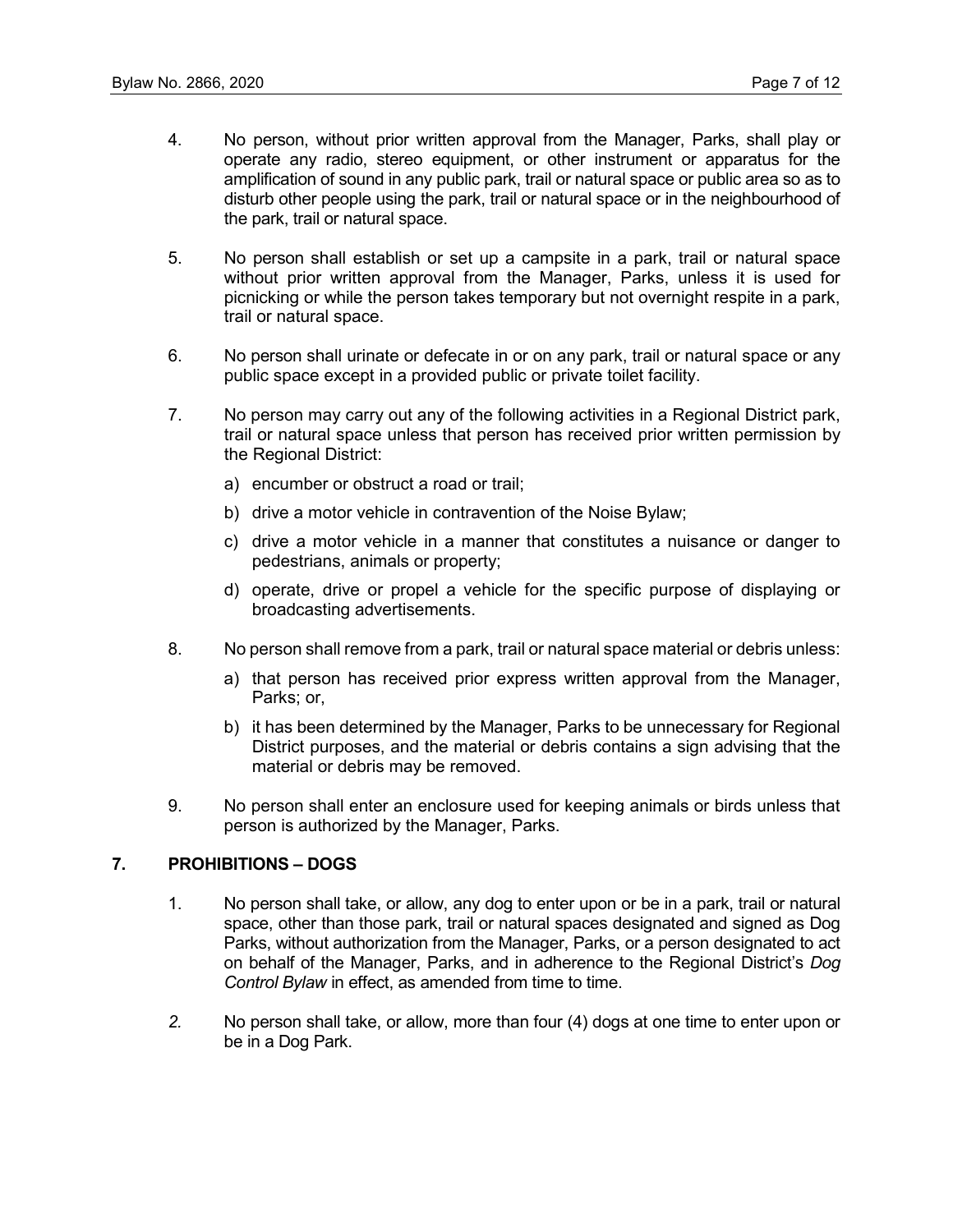## **8. PROHIBITIONS – VEHICLE USE**

- 1. No person shall drive, park, or leave standing any vehicle in or on a park, trail or natural space except in an area designated for that purpose.
- 2. No person shall stop, stand, or park a vehicle in a parking space where a traffic control device indicates that space is reserved for a particular class or type of vehicle, except that particular class or type of vehicle.
- 3. No person shall park a vehicle on the grass within a park, trail or natural space except as specifically authorized by the Regional District.
- 4. No person shall cause or permit a vehicle to obstruct traffic in or on a park, trail or natural space.
- 5. No person shall park a vehicle within 5 meters of either side of a fire hydrant within a park, trail or natural space.
- 6. No person shall park a vehicle adjacent to a yellow painted curb within a park, trail or natural space.
- 7. No person, other than the owner or operator of a vehicle, shall remove any Bylaw Violation Notice (traffic ticket), placed thereon or affixed thereon by a Bylaw Enforcement Officer or other authorized person in the course of their duties in checking violations of this Bylaw.
- 8. No person shall operate a motorized vehicle, including Class 2 and Class 3 e-bikes, motorbikes, or snowmobiles on park, trail or natural space property without prior authorization of the Regional District unless the property is designated for such purpose, such as roadways, or signed accordingly.

#### **9. PROHIBITIONS – DAMAGE TO PROPERTY OR ENVIRONMENT**

- 1. No person shall carry out any of the following activities in a Regional District park, trail or natural space:
	- a) cut, break, injure, remove, climb, or in any way destroy or damage a tree, shrub, plant, turf, flower, or seed, or a building or structure, including a fence, sign, seat, bench, or ornament of any kind;
	- b) plant any tree, shrub, plant, turf, flower or seed of any kind without prior authorization from the Manager, Parks;
	- c) foul or pollute a fountain or natural body of water;
	- d) paint, smear, or otherwise deface or mutilate rocks;
	- e) damage, deface or destroy a notice or sign that is lawfully posted;
	- f) transport household, yard, or commercial waste for the purpose of disposal;
	- g) dispose of household, yard, or commercial waste;
	- h) deposit waste, debris of an offensive matter, or other substances, excluding household, yard, and commercial waste, unless it is deposited into receptacles provided for the intended purposes.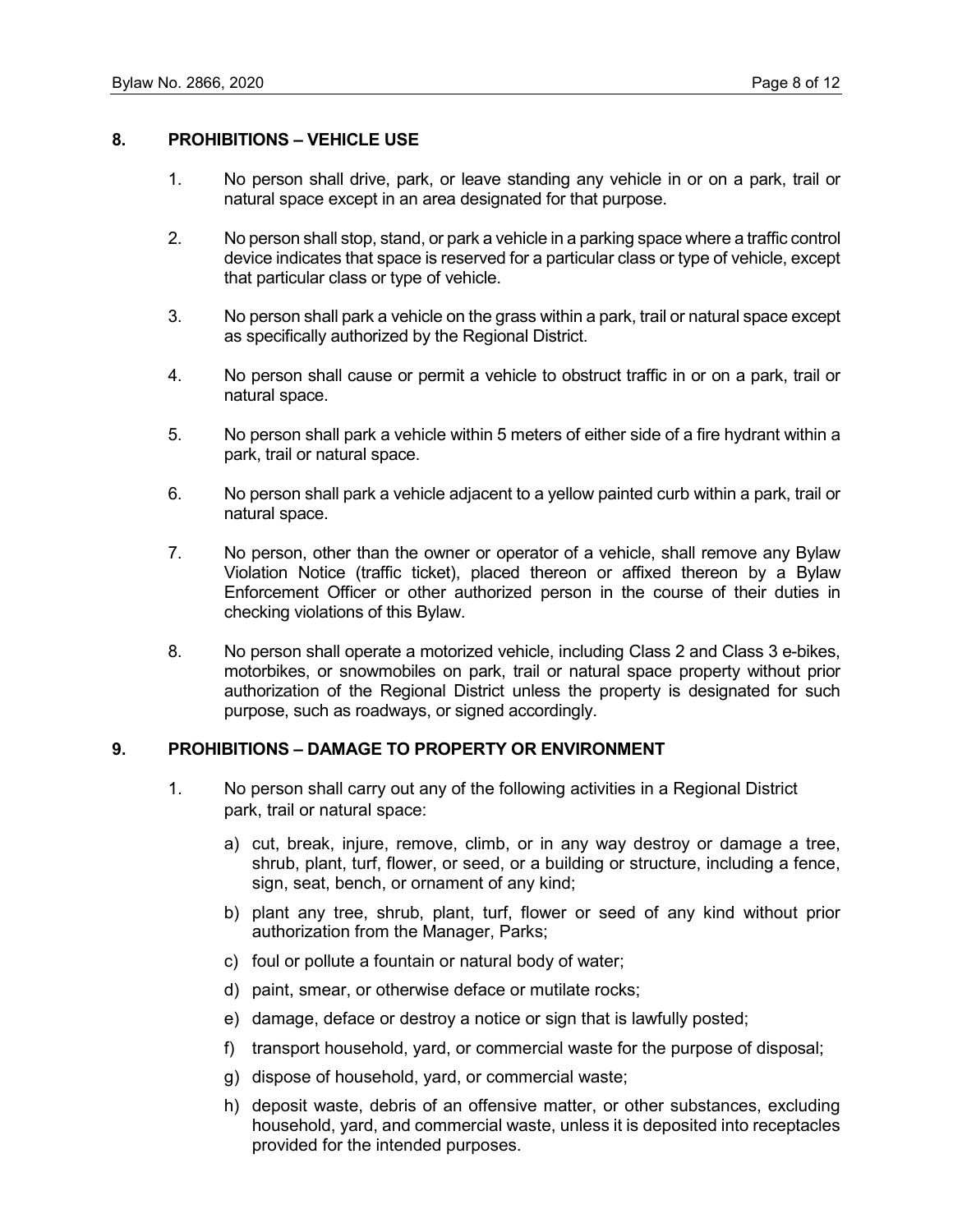i) act in contravention to signs or maps that may be posted by the Manager, Parks, from time to time for the purpose of identifying the boundaries of one or more environmentally sensitive areas and restricting activity in that area.

#### **10. PROHIBITIONS – OVERNIGHT SHELTER**

- 1. Sub-section (2) applies despite the general prohibitions under section 4.4, 6.1(d) and 6.5 of this Bylaw.
- 2. A homeless person must not place, secure, erect, use, or maintain in place, in a park, trail or natural space, a structure, improvement or overhead shelter, including a tent, lean-to, or other form of overhead shelter constructed from a tarpaulin, plastic, cardboard or other rigid or non-rigid material:
	- a) subject to sub-section (b), except between the hours of:
		- i. 7:00 p.m. of one day and 7:00 a.m. of the next day when Daylight Saving time is not in effect; and,
		- ii. 8:00 p.m. of one day and 7:00 a.m. of the next day when Daylight Saving time is in effect.
	- b) at any time, in a playground, sports field, trail, a road within a park, environmentally sensitive area, or any area within a park that has been designated for an event or activity under a valid and subsisting permit issued under the authority of this Bylaw.

## **11. ENFORCEMENT – GENERAL**

- 1. The Manager, Parks, may remove or cause to be removed from a park, trail or natural space any obstruction or thing placed there contrary to the provisions of this Bylaw, and recover the costs and expenses of the removal from the owner of the obstruction or thing.
- 2. The Dog Control Officer, or any other person so authorized by the Regional District may impound any dog, pet, or animal found unlawfully in a park, trail or natural space, and the relevant provisions of the Regional District's *Dog Control Bylaw* in effect or the *Livestock Act* of the Province of BC shall apply where applicable.
- 3. This Bylaw may be enforced by Bylaw Enforcement Officers, and despite anything contained in this Bylaw or any other bylaw to the contrary, the Bylaw Enforcement Officers, while exercising their duties, shall be exempt from the provisions thereof.
- 4. No action or other proceeding for damages lies against a Bylaw Enforcement Officer for any act done or omitted to be done in good faith in the
	- a) performance or the intended performance of any duty, or
	- b) exercise or the intended exercise of any power.

under this Bylaw, or for any neglect or default in the performance or exercise in good faith of that duty or power.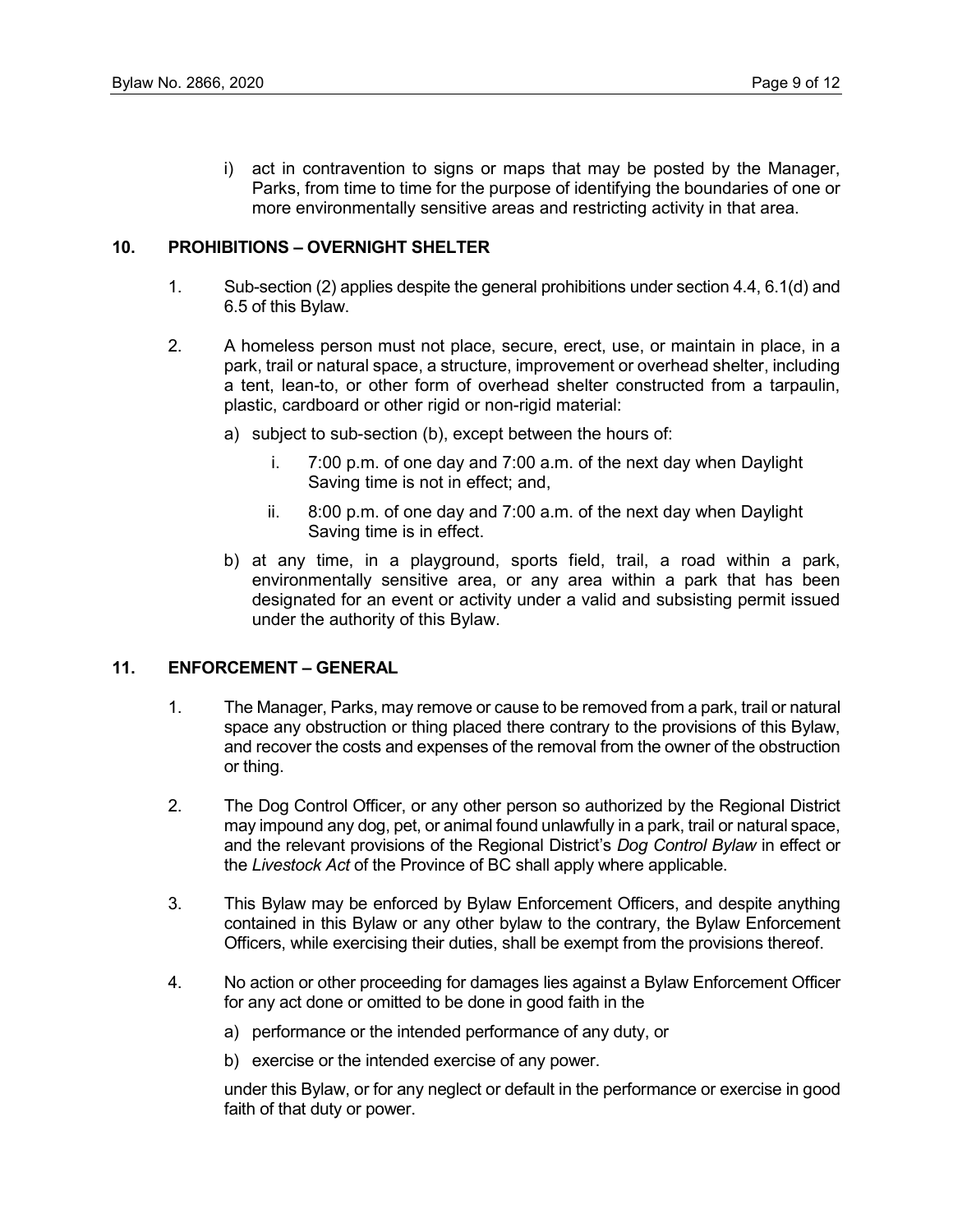# **12. ENFORCEMENT / SEIZURE AND DETENTION – VEHICLES**

- 1. Any vehicle found to be in contravention of any provisions of this Bylaw, and which has received a Bylaw Violation Notice pursuant to the provisions of this Bylaw, may be removed, detained, or impounded at the owner's expense.
- 2. In the event that a vehicle is removed, impounded, detained, or stored, notification will be provided to the RCMP, Parks Department, or the office of the contractor providing the bylaw enforcement service.
- 3. Any vehicle removed, detained, or impounded may be recovered by the owner or their agent upon satisfactory proof of ownership or interest and by paying, at the place of business of the contractor (towing company), the fees, costs, and expenses which have been incurred in removing, detaining, and storing said vehicle.
- 4. It shall be the duty of any Bylaw Enforcement Officer to record on a Bylaw Violation Notice, the following:
	- a) A general description of the location which indicates where the vehicle is or has been parking in violation of any of the provisions of this Bylaw;
	- b) The license number and a general description of such vehicle;
	- c) The time during which such vehicle is parked in violation of any provisions of this Bylaw; and
	- d) Any other facts, knowledge of which is necessary to a thorough understanding of the circumstances attending such violation.

## **13. ENFORCEMENT / SEIZURE AND DETENTION – CAMPING EQUIPMENT**

- 1. The Manager, Parks, a Bylaw Enforcement Officer, Regional District staff, or a contractor acting under the direction of the Manager, Parks, may remove any camping equipment left or stored in a park, trail or natural space or public space and any other items comprising a part of a campsite in a manner contrary to the provisions of this Bylaw and take the equipment to a place of safekeeping until it is returned to the owner or disposed of.
- 2. For removal, detention and impounding of camping equipment pursuant to subsection (1), the following fees are payable to the Regional District prior to the owner being entitled to the return of the equipment:
	- a) For each occasion that the Manager, Parks, a Bylaw Enforcement Officer, Regional District staff, or a contractor acting under the direction of the Manager, Parks, are engaged in the removal of the camping equipment to the place of detention and safekeeping: \$45.00; and
	- b) For each day that the camping equipment is stored or detained: \$4.50 per day to a maximum of \$100.00.
- 3. The owner of any camping equipment or other items removed and detained pursuant to subsection (1) shall, prior to release of the camping equipment or other items, pay any applicable fees for the removal or detention.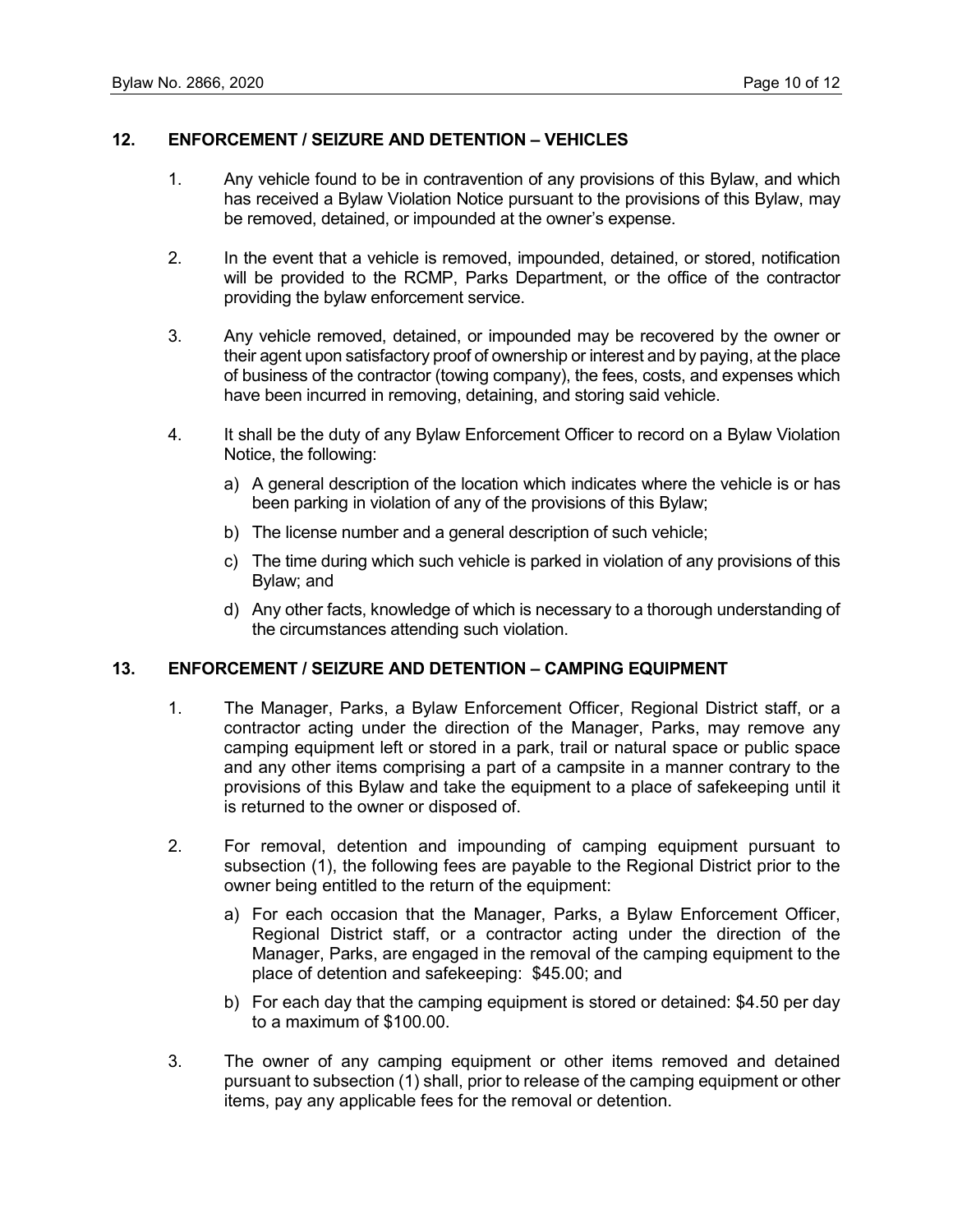4. Upon the expiration of 30 days from any removal or detention under subsection (1), the Manager, Parks, a Bylaw Enforcement Officer, Regional District staff, or a contractor acting under the direction of the Manager, Parks may put the camping equipment or other items up for sale by public auction and recover any fees accrued pursuant to subsection (2) to pay any applicable fees for the removal or detention from the proceeds of the sale, or may dispose of the seized items as deemed necessary.

#### **14. TEMPORARY CLOSURES**

- 1. The Manager, Parks may order any closure of a park, trail or natural space to the public and may issue notices to be posted at the entrances to the park, trail or natural space, or part thereof, indicating that it is closed to the public if the closure is necessary for:
	- a) for maintenance, renovation, or other work; or,
	- b) for the safety of users or staff due to construction activity or existence of hazardous conditions.
- 2. A person must not enter or remain in any park, trail or natural space, or part of a park, trail or natural space, that has been closed under subsection (1).
- 3. The closure under subsection 1.a may not be in effect for more than 21 consecutive days.
- 4. If the closure under subsection 1.b exceeds, or is expected to exceed, 21 days, the Manager, Parks, must report on the closure to the Regional Board.

#### **15. OFFENCE AND PENALTY**

- 1. Any person who contravenes any of the provisions of this Bylaw, commits an offence, and is liable to a penalty of not less than Fifty Dollars (\$50.00) and not more than Two Thousand Dollars (\$2,000.00).
- 2. For the following offences, Bylaw Enforcement Officers or other persons Designated by the Regional District may issue a Bylaw Violation Notice in a form substantially in accordance with, and levy a penalty in the amounts set out in the Regional District's *Ticket Information Authorization Bylaw*.
- 3. Despite subsections (1) and (2), in addition to, or in lieu of a penalty, a Bylaw Enforcement Officer may order an offender to leave, and have an offender removed from, any park, trail or natural space.

# **16. FORCE AND EFFECT**

1. This bylaw shall apply and be in force and effect upon adoption thereof, within the parks, trails and natural spaces that are under the jurisdiction of the White Valley Parks, Recreation and Culture Service, and any existing signage in White Valley parks, trails or natural spaces that make reference to Bylaw No. 1255, will be deemed to refer to Bylaw No. 2866.